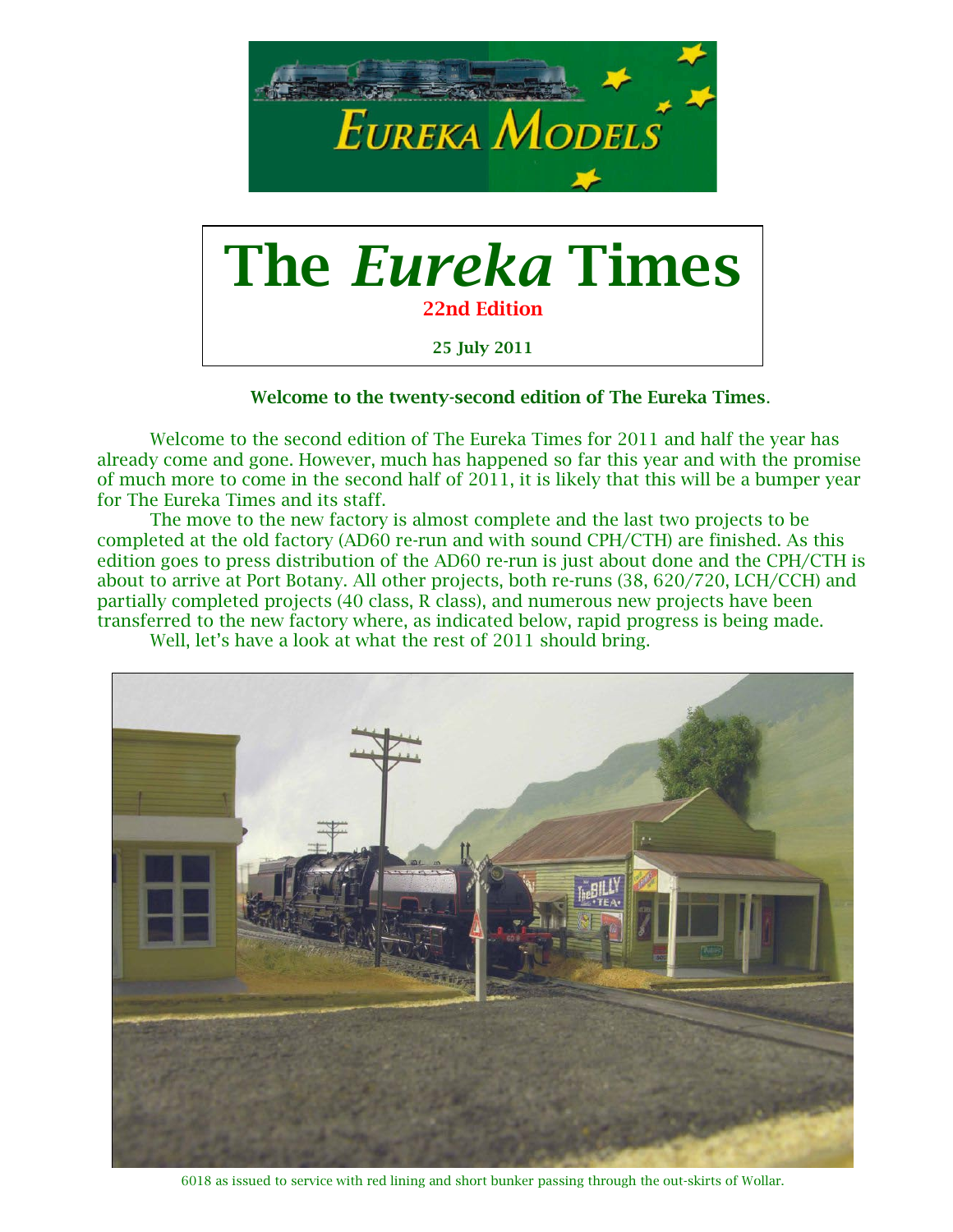Photo Ray Pilgrim.

### *AD60 re-run.*

The re-run of the AD60 arrived at Port Botany on the  $21st<sup>t</sup>$  of April and distribution commenced in early May and is now almost complete. Those who have AD60s on order but have not yet received their model should contact the Eureka office to arrange delivery as there are still a number of persons we have not been able to contact.



### *CPH/CTH Rail Motor Sets with Sound.*

The sound equipped CPH/CTH rail motor sets are due to arrive at Port Botany on the 4th of August and distribution will start around the 8th of August. As is the usual practice those with fully paid CPH/CTHs on order will be contacted first followed by those who have outstanding balances.

This will be the end of our projects completed by Sanda Kan and there are mixed feelings involved in this parting. Although projects often took many more years to arrive than they should have, the quality of the models which eventuated was outstanding and, until recently, better than any other manufacturer in China.

Our focus now is to deliver the R class and the 40 class by the end of the year and we will then consider ourselves to be up-to-date and that will be a new experience!

# R Class Test Shots:

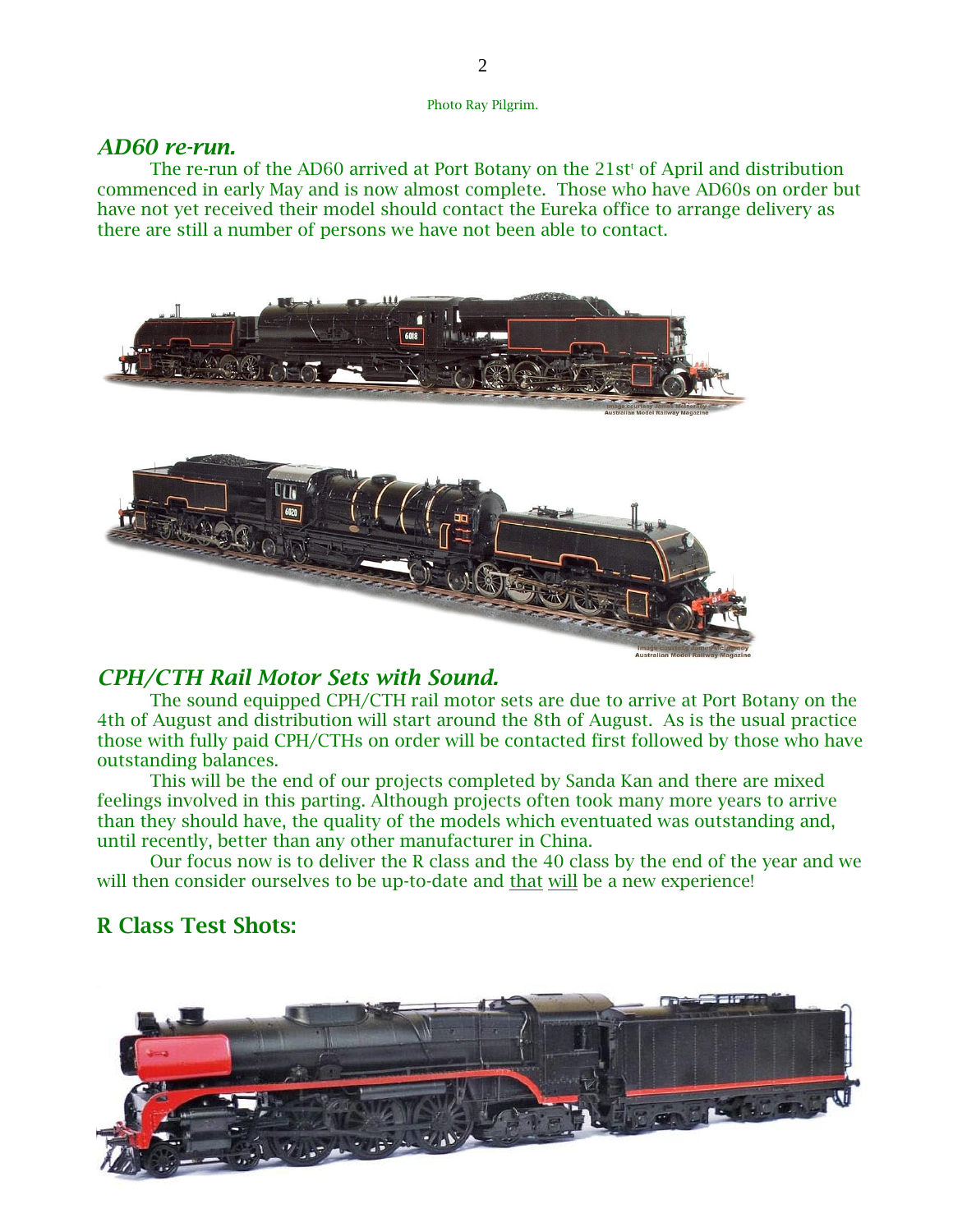A major mile-stone was reached with the R class project when the first complete running engineering sample was picked up from the factory on the 8th of July. The model returned with us to Australia the following week, was painted, and is now undergoing extensive test running and final checking. One important detail error in the valve gear has been detected. Fortunately it is one which will not take much to rectify and the factory has already been advised. Artwork and sound, together with a number of other items, are being organised at the moment, all of which suggests a production run delivery before the end of this year.

# The K Class.

As has been advised in the past, it has always been our intention that once test shots for the R class were received tooling on the K class would commence. This is now the case and approval for tooling on the K class to proceed has been given to the factory. It is scheduled to start in August.

The much heralded special offer to those who have an R class on order was forwarded to those persons in June and K Class order forms are included with this edition. A second half 2012 delivery date is anticipated.

# VR/SAR Bogie Open/Flat/Oil Tank wagons.

Test shots have arrived and artwork has been forwarded to the factory. Delivery is expected in September.



# VR Forward Projects:

With the K class project progressing quickly, work on the next steam locomotive in our VR line will need to commence in the second half of this year if an early 2013 delivery is to be achieved. After much consideration it has been decided that our next VR steam project will be the N.

Whilst we have 6 to 8 projects in the locker from which to choose, our next locomotive, the N, virtually picks itself as it has the greatest degree of commonality with the K of all other VR locomotives. It also allows us to do the SAR variation.

Scoping of the N project has commenced and a data package is being finalised to forward to the factory for drawings to commence. An early 2013 delivery is being aimed at. More details as the project progresses.

Commonality of components is a feature of a number of other VR steam locomotives with the K, N, A2, D3, D2, D1 and J classes all sharing some degree of common components.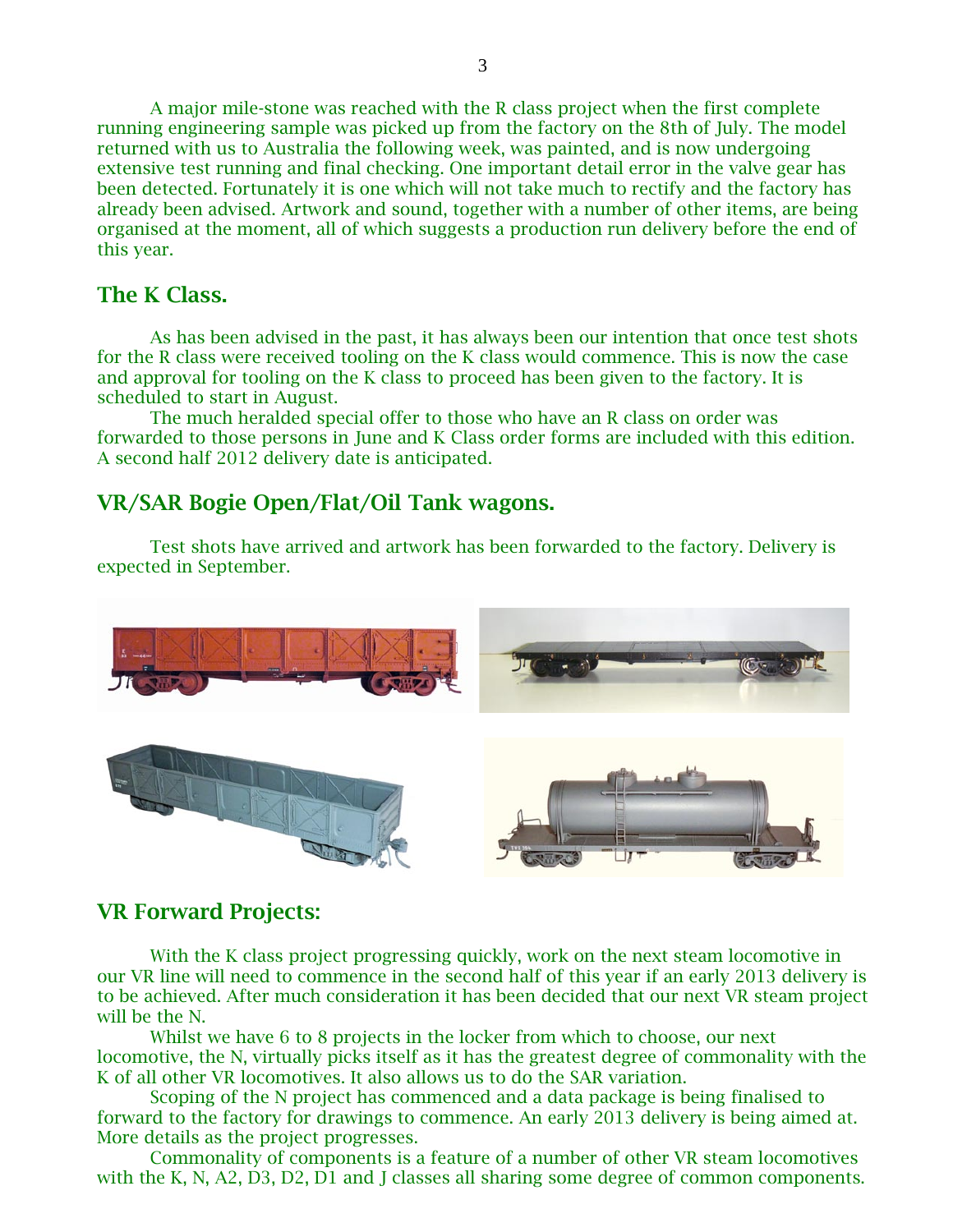As a result, the composition of the Eureka forward program virtually picks itself, with only the order of models after the K and N to be determined. At the recent visit to the factory the opportunity was taken to recognise and plan for this commonality in the forward program.

# RSH /LCH/CCH:

Being released with a re-run of our popular LCH/CCH four wheel coal hoppers, our RSH is the first of several special use hoppers which utilise, as did the prototype, the LCH/CCH four wheel under-frame.

Twenty-three were built to carry sand (and fertilizer). The RSH will come in packs of four with an expected delivery date of October, 2011. A fertilizer version pack of four will also be available featuring two plain RSHs and two carrying private owner advertising, all four with fertilizer markings.

The re-run of the LCH/CCH will come in packs of ten as previously with mixed packs of 5 LCHs and 5 CCHs also being available again. Thirty new numbers will be available.



## The NSW NTAF Oil Tanker:

During WW11 the Department of Defence commissioned the construction of 25 three dome, 10,000 gal. oil tanks to support the war effort. The tanks were placed on modified E wagon under-frames supplied by the NSWGR. In 1947 all tank cars were sold to the private oil companies and around 1957 the NSWGR required that the old under-frames be replaced. As a consequence the tanks were placed on new fully welded under-frames using 6 inch channel side sills. The replacement under-frames were built by various contractors and as a result there are differences between the various batches.

Eureka's model will come in six company liveries as well as in standard black. The model will be available in 3-packs consisting of two different company cars plus one standard black.

The tank cars will be lettered in two versions. The post 1979 version with a NTAF coding and a 1957-1979 version featuring oil Company numbering.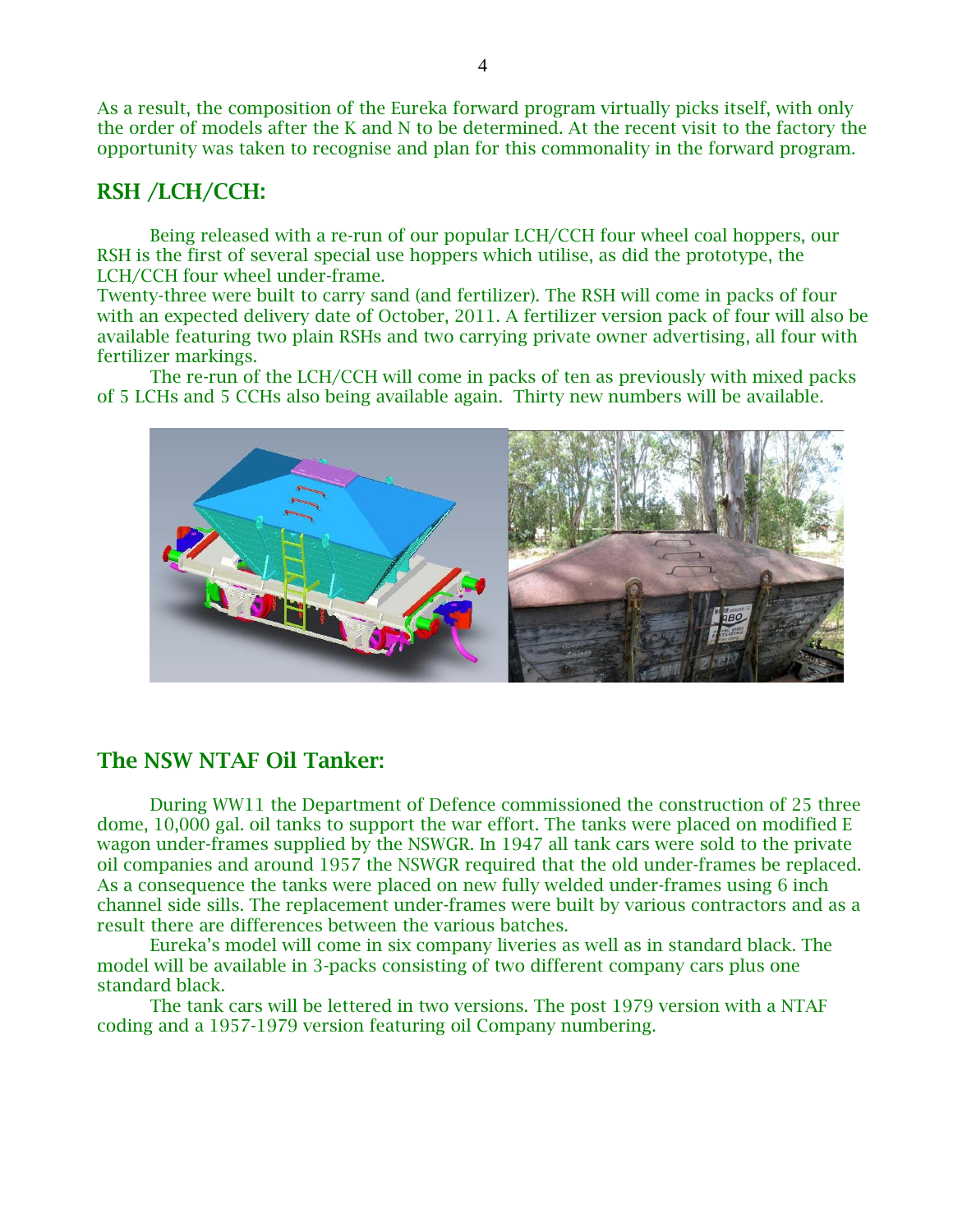

### 2012 Trainpak Projects.

Two Train Paks are in the works for delivery in 2012. The first will be WW44 to run behind two AD60s and the second will be our Milk Tank Pak consisting of a Bogie Milk Tank (BMT) and a semi-louvre MLK. More news next issue.

### More Carriages to run behind those 38s (and other engines).

With delivery of the HUB sets likely before the end of 2011, it is time to start work on Eureka's next carriage set. Again, the recent visit to the factory provided the opportunity to start work on this new project and a general scope of the project was discussed, with a data package to be provided to the factory shortly. Subject to the usual acceptance of quotations, the provisional timetable provides for completion of drawings by the end of 2011 with anticipated delivery before the end of 2012.

What is it did you ask? Well, a formal announcement might just have to wait until next issue.

### Busy Times at the New Factory.

Things are certainly humming along at the new factory and the accompanying photos show some of the activity at the factory. The recent visit saw no less than eleven projects listed on the meeting agenda. One project that was discussed and has been given the goahead is the long anticipated DEB sets. Drawings are expected before the end of 2011 with a target delivery date of late 2012.



Paint shop **Paint shop** Pad printing **Paint Shop** Hand assembling R class samples